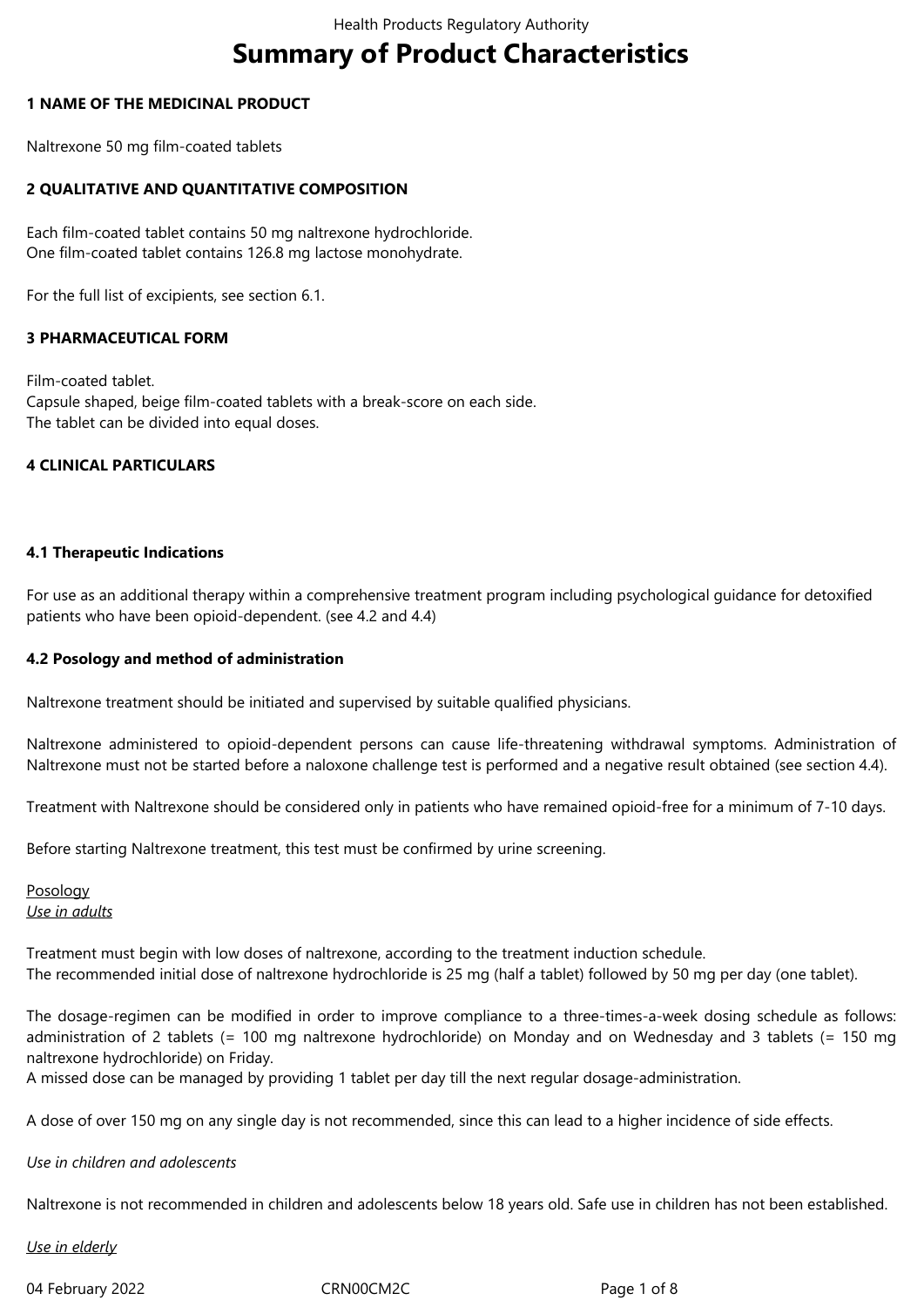Safe use for the treatment of opiate dependence in the elderly has not been established. Method of administration Naltrexone 50 mg film-coated tablets should be taken with a liquid.

## Duration of administration

As Naltrexone is an adjunctive therapy and the full recovery process in opioid-dependent patients is individually variable, no standard duration of treatment can be stated; an initial period of three months should be considered. However, prolonged administration may be necessary.

## **4.3 Contraindications**

Naltrexone is contraindicated:

- in patients who have demonstrated hypersensitivity to the naltrexone hydrochloride or to any of the excipients listed in section 6.1.

- in patients with acute hepatitis or liver failure
- in patients with severe renal failure
- in patients currently dependent on opioids since an acute withdrawal syndrome may ensue.
- in any patient who has a positive screen for opioids or who has failed the naloxone provocation test.
- for use in conjunction with an opioid containing medication
- in combination with methadone (see section 4.5).

## **4.4 Special warnings and precautions for use**

In accordance to national guidance the therapy should be initiated and supervised by a physician experienced in treatment of opioid-addicted and alcohol-addicted patients.

Since Naltrexone is extensively metabolized by the liver and excreted predominantly in the urine, caution should be observed in administering the drug to patients with impaired hepatic or renal function. Liver function tests should be carried out both before and during treatment.

Liver function test abnormalities have been reported in obese and elderly patients taking naltrexone who have no history of drug abuse. Liver function tests should be carried out both before and during treatment.

It is not uncommon for opioid abusing individuals to have impaired liver function. In addition, it is not unusual for alcohol abusers to have altered liver function. Changes in hepatic function tests have been described in obese elderly patients receiving naltrexone at doses higher than recommended (up to 300 mg/day) for the treatment of alcoholism. Liver function tests should be performed before starting treatment and periodically throughout treatment.

A withdrawal syndrome may be precipitated by Naltrexone in opioid dependent patients; signs and symptoms may develop within 5 minutes and the last up to 48 hours. Treatment should be symptomatic and may include opioid administration.

In an emergency situation in which the administration of opioid analgesics is required in patients receiving Naltrexone, a higher than usual dose of opioid analgesics may be administered to have the same therapeutic effect. The resulting respiratory depression may be deeper and more prolonged and non-receptor mediated effects may also appear (e.g. swelling of the face, pruritus, generalized erythema, diaphoresis, and other dermal and mucosal symptoms presumably due to histamine liberation). In these circumstances, the patient must be carefully monitored by trained personnel in a hospital center.

During treatment with Naltrexone, painful conditions should be treated with non-opioid analgesia only.

Patients should be warned that attempts to overcome the blockade by administering large doses of opioids may result in an acute opioid intoxication after the end of the naltrexone effect which may be possibly life threatening. High dose opioid intake, concomitant with Naltrexone treatment, can lead to life-threatening opioid poisoning from respiratory and circulatory impairment.

Patients must be warned against the concomitant use of opioids (e.g. opioids in cough medication, opioids in symptomatic medication for the treatment of common colds, or opioids contained in anti diarrhoeal agents, etc.) during naltrexone treatment (see section 4.3).

04 February 2022 CRN00CM2C Page 2 of 8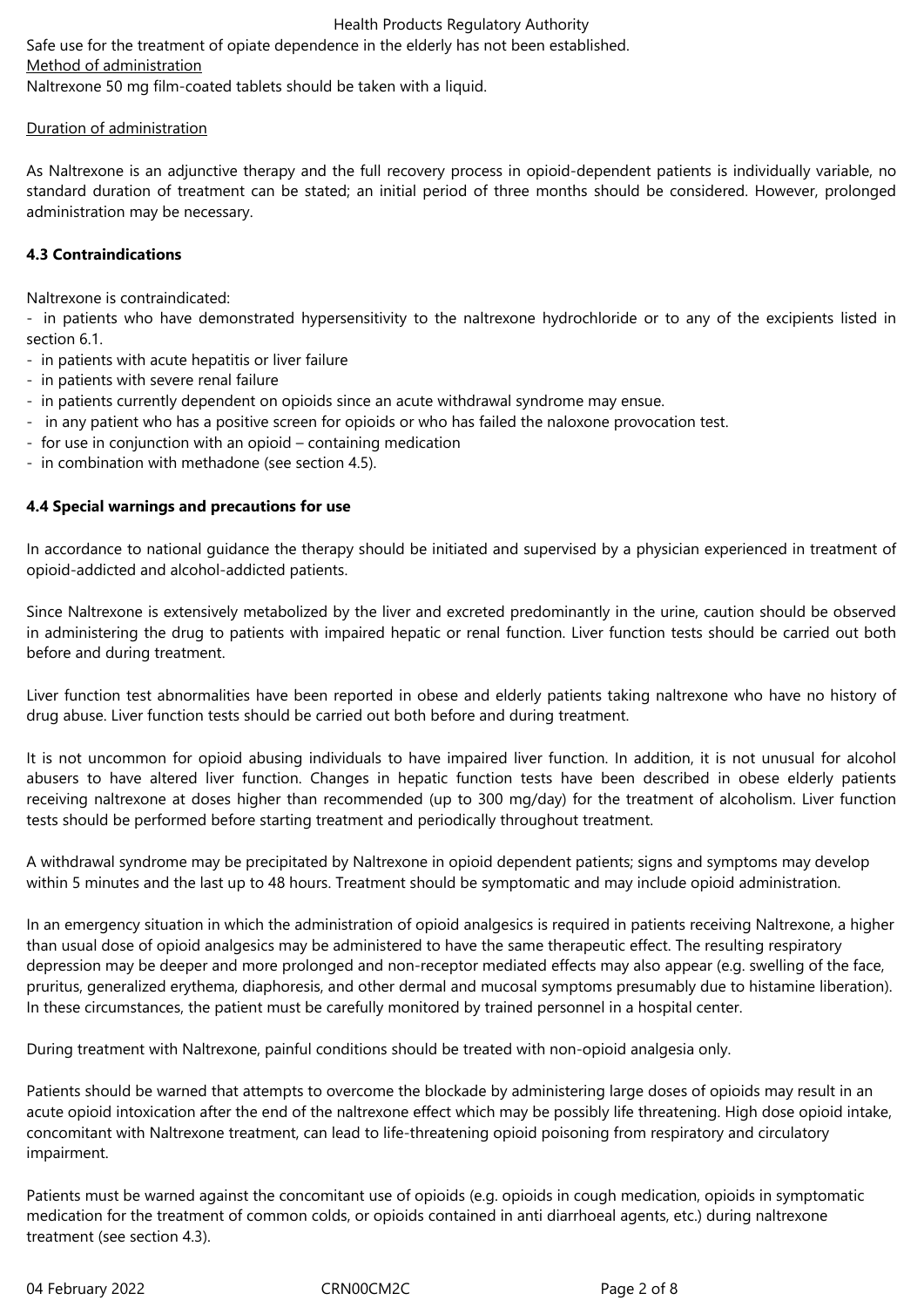A naloxone challenge test is recommended to screen for presence of opioid use; a withdrawal syndrome precipitated by naloxone hydrochloride will be of shorter duration than one precipitated by Naltrexone.

The naloxone hydrochloride challenge test should not be made in patients with clinically significant withdrawal symptoms nor in patients tested positive for opioids in the urine.

The recommended procedure is as follows:

*Naloxone test*

- Intravenous:

Administer 0.2 mg naloxone intravenously. If no adverse reactions appear after 30 seconds, administer another dose of 0.6 mg naloxone intravenously. Continue observing the patient over 20 minutes for signs of withdrawal.

- Subcutaneous:

Administer 0.8 mg naloxone subcutaneously. Observe the patient for 20 minutes for signs and symptoms of withdrawal.

If any symptoms of withdrawal occur naltrexone-therapy must not be undertaken. If the test-result is negative the treatment can be initiated.

Confirmation of the test: If there is any doubt that the patient is opioid-free, treatment with Naltrexone should be delayed 24 hours. In this case, the test should be repeated with 1.6 mg naloxone.

If no reaction occurs after this, 25 mg of naltrexone hydrochloride can be administered to the patient.

Naltrexone treatment must begin only when the opioid has been discontinued for a sufficiently long period (about 5 to 7 days for heroin and at least 10 days for methadone).

The risk of suicide is known to increase in substance abusers, with or without concomitant depression. Treatment with Naltrexone does not eliminate this risk.

Patients might be more sensitive to opioid containing medicines after treatment with naltrexone.

Lactose: Patients with rare hereditary problems of galactose intolerance, total lactase deficiency or glucose-galactose malabsorption should not take this medicine.

# **4.5 Interaction with other medicinal products and other forms of interactions**

Presently, clinical experience and experimental data on the effect of naltrexone on the pharmacokinetics of other substances are limited. Concomitant treatment with naltrexone and other medicinal products should be conducted with caution and should be followed carefully.

No interaction studies have been performed.

In vitro studies have shown that neither naltrexone nor its main metabolite 6-ß-naltrexol is metabolised via human CYP450 enzymes. Therefore it is unlikely that the pharmacokinetics of naltrexone is affected by cytochrome P450 enzyme inhibiting drugs.

*Association not recommended*: opioid derivatives (analgesics, antitussives, substitution treatments), Central antihypertensives, (alpha-methyldopa).

Concomitant administration of naltrexone with an opioid-containing medication should be avoided.

Methadone in substitution treatment. There is a risk of onset of withdrawal syndrome.

*Association to be taken into account*: barbiturates; benzodiazepines, anxiolytics others than benzodiazepines (i.e meprobamate), hypnotics, sedative antidepressants (amitriptyline, doxepin, mianserin, trimipramine), sedative antihistaminics H1, neuroleptics (droperidol).

There have been reports of cases of lethargy and somnolence following concomitant administration of naltrexone and thioridazine.

04 February 2022 CRN00CM2C Page 3 of 8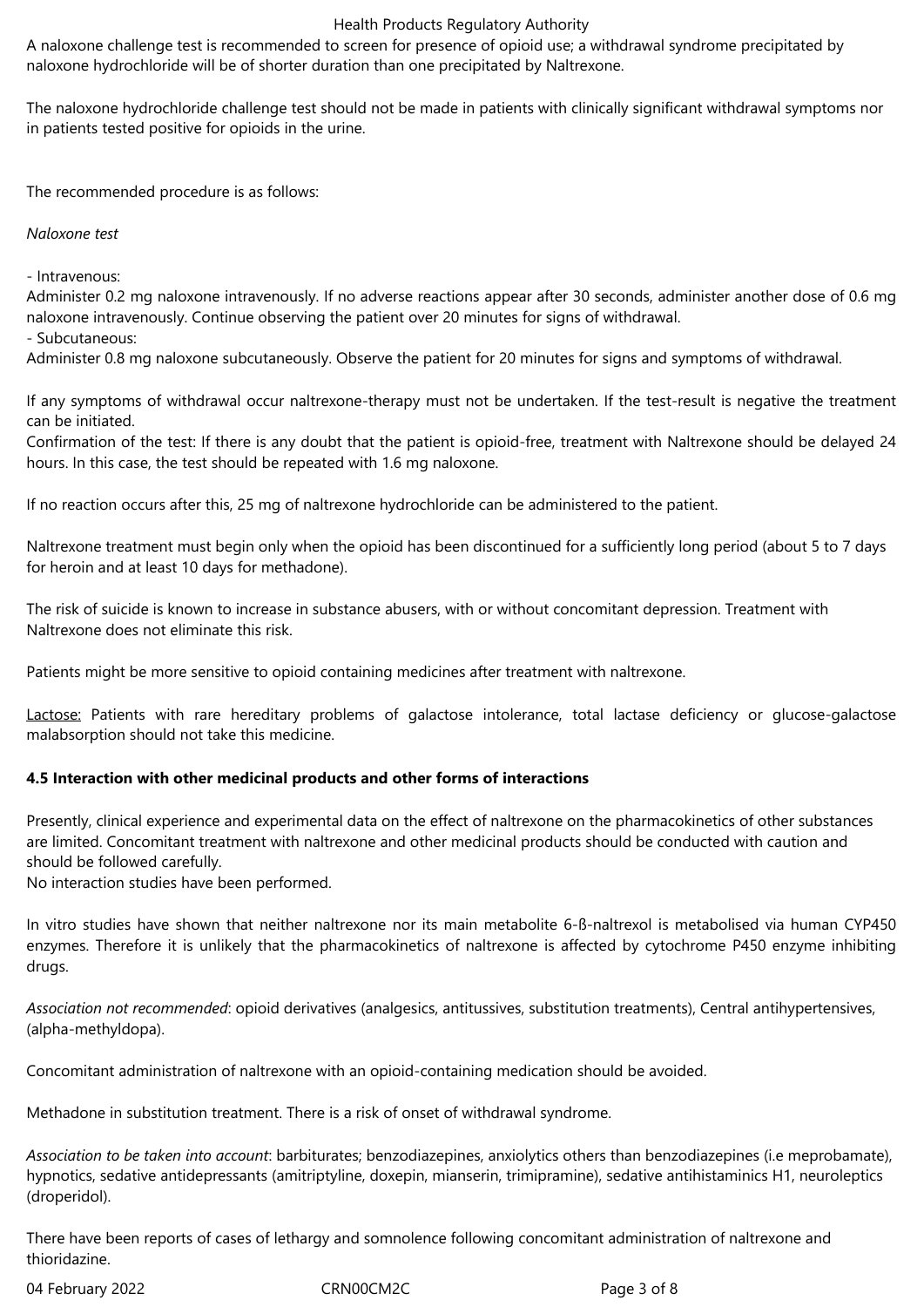Until now no interaction between cocaine and naltrexone hydrochloride has been described.

Data from a safety and tolerability study of the co-administration of naltrexone with acamprosate in non-treatment seeking, alcohol dependent individuals showed that naltrexone administration significantly increased acamprosate plasma level.

Interaction with other psychopharmacological agents (e.g. disulfirame, amitryptiline, doxepine, lithium, clozapine, benzodiazepines) have not been investigated.

There are no known interactions between naltrexone and alcohol.

Concomitant use with opioid containing medicines is contraindicated (see sections 4.3 and 4.4).

#### **4.6 Fertility, pregnancy and lactation**

#### Pregnancy:

There are no clinical data on naltrexone hydrochloride use in pregnancy. Data from animal studies have shown reproductive toxicity (see section 5.3.). The data are insufficient to establish clinical relevance. The potential risk for humans is unknown. Naltrexone should only be given to pregnant women when, in the judgement of the attending physician the potential benefits outweigh and the possible risk.

The use of naltrexone in pregnant alcoholic patients receiving long-term treatment with opiates or substitution treatment with opiates, or in pregnant patients who are opioid-dependent, creates a risk of acute withdrawal syndrome which could have serious consequences for the mother and the foetus (see section 4.4). Naltrexone administration must be suspended if opiate analgesics are prescribed (see section 4.5).

#### Lactation:

There are no clinical data on naltrexone hydrochloride use in lactation. It is unknown whether naltrexone or 6-beta-naltrexol is excreted in human breast milk. Breast feeding is not recommended during Naltrexone treatment.

#### **4.7 Effects on ability to drive and use machines**

Naltrexone may impair the mental and/or physical abilities required for performance of potentially hazardous tasks such as driving a car or operating machinery.

#### **4.8 Undesirable effects**

The following undesirable effects are ranked according to system organ class and to their frequency:

Very common ( $\geq 1/10$ ) Common (≥1/100 to < 1/10) Uncommon (≥1/1.000 to < 1/100) Rare (≥ 1/10.000 to < 1/1.000) Very rare (< 1/10.000) Not known (cannot be estimated from the known data)

The side effects observed with naltrexone appear to be similar in both alcoholics and patients dependent on opioids. Serious adverse reactions are unusual.

Blood and lymphatic system disorders Uncommon: lymphadenopathy Rare: idiopathic thrombocytopenic purpura

Psychiatric disorders Very common: nervousness, anxiety, insomnia Common: irritability, affective disorders Uncommon: hallucination, confusional state, depression, paranoia, disorientation, nightmare, agitation, libido disorder, abnormal dreams

04 February 2022 CRN00CM2C Page 4 of 8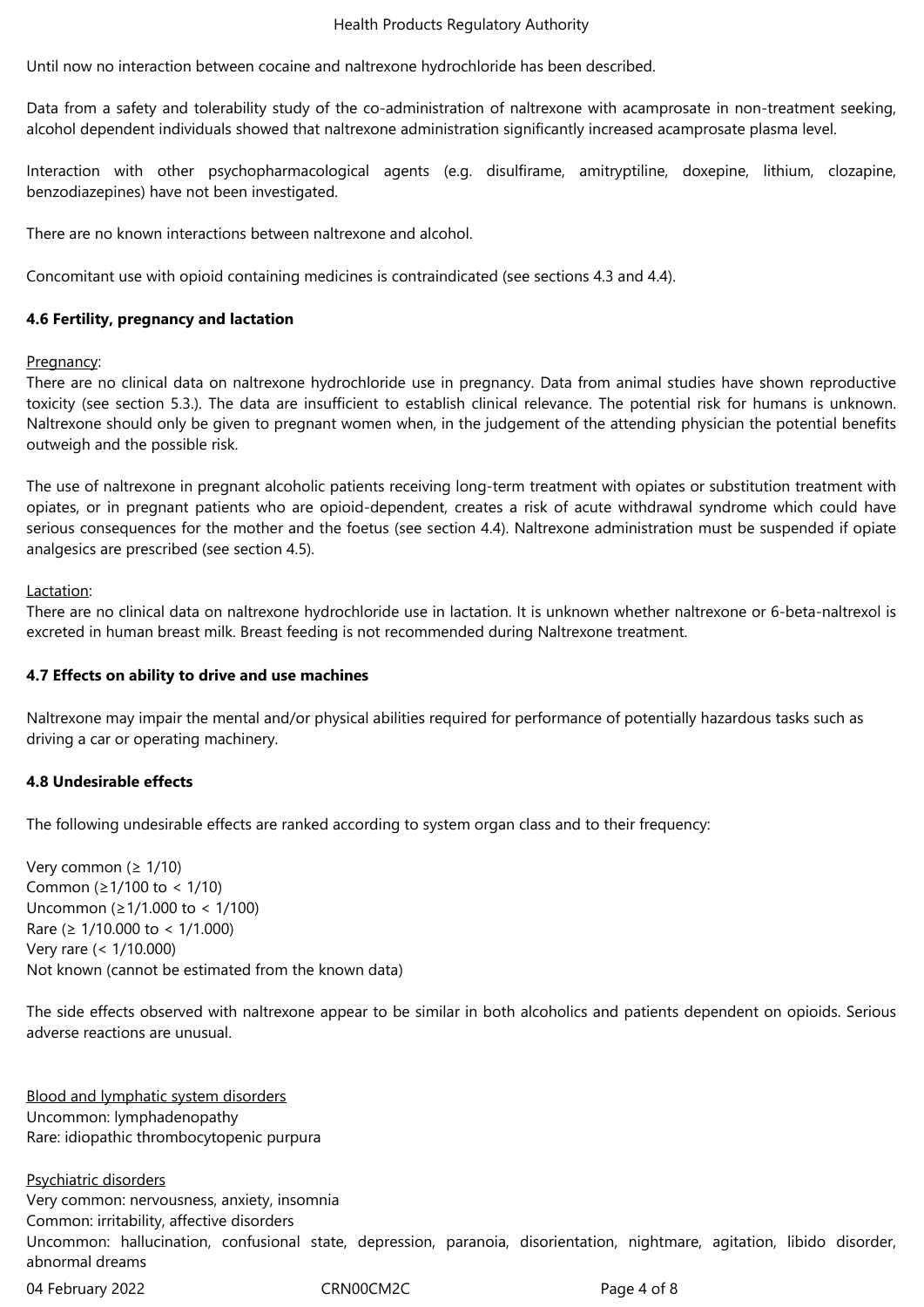Rare: suicidal ideation, attempted suicide

Health Products Regulatory Authority

Nervous system disorders Very common: headache, restlessness Common: dizziness Uncommon: tremor, somnolence

Eye disorders Common: lacrimation increased Uncommon: vision-blurred, eye irritation, photophobia, eye swelling, eye pain or asthenopia

Cardiac disorders Common: tachycardia, palpitations, electrocardiogram change

Vascular disorders Uncommon: blood pressure fluctuation, flushing

Respiratory disorders Common: chest pain Uncommon: nasal congestion, nasal discomfort, rhinorrhea, sneezing, oropharyngeal pain, sputum increased, sinus disorder, dyspnoea, dysphonia, cough, yawning

Gastrointestinal disorders Very common: abdominal pain, nausea and/ or vomiting Common: diarrhoea, constipation Uncommon: flatulence, haemorrhoids, ulcer, dry mouth

Hepatobiliary disorders Uncommon: liver disorder, blood bilirubin increased, hepatitis (During treatment an increase of liver transaminases may occur. After discontinuation of Naltrexone the transaminases decreased to baseline within several weeks.)

Skin and subcutaneous tissue disorders Common: rash Uncommon: seborrhoea, pruritus, acne, alopecia

Musculoskeletal and connective tissue disorders Very common: arthralgia and myalgia Uncommon: groin pain Very rare: rhabdomyolysis

Reproductive system and breast disorders Common: ejaculation delayed, erectile dysfunction

Renal and urinary tract disorders Uncommon: pollakiuria, dysuria

Ear and labyrinth disorders Uncommon: ear discomfort, ear pain, tinnitus, vertigo

Infections and infestations Uncommon: oral herpes, tinea pedis

Metabolism and nutrition disorders Common: decreased appetite

General disorders Very common: asthenia Common: thirst, energy increased, chills, hyperhidrosis Uncommon: increased appetite, weight loss, weight gain, pyrexia, pain, peripheral coldness, feeling hot

04 February 2022 CRN00CM2C CRNO2CM2C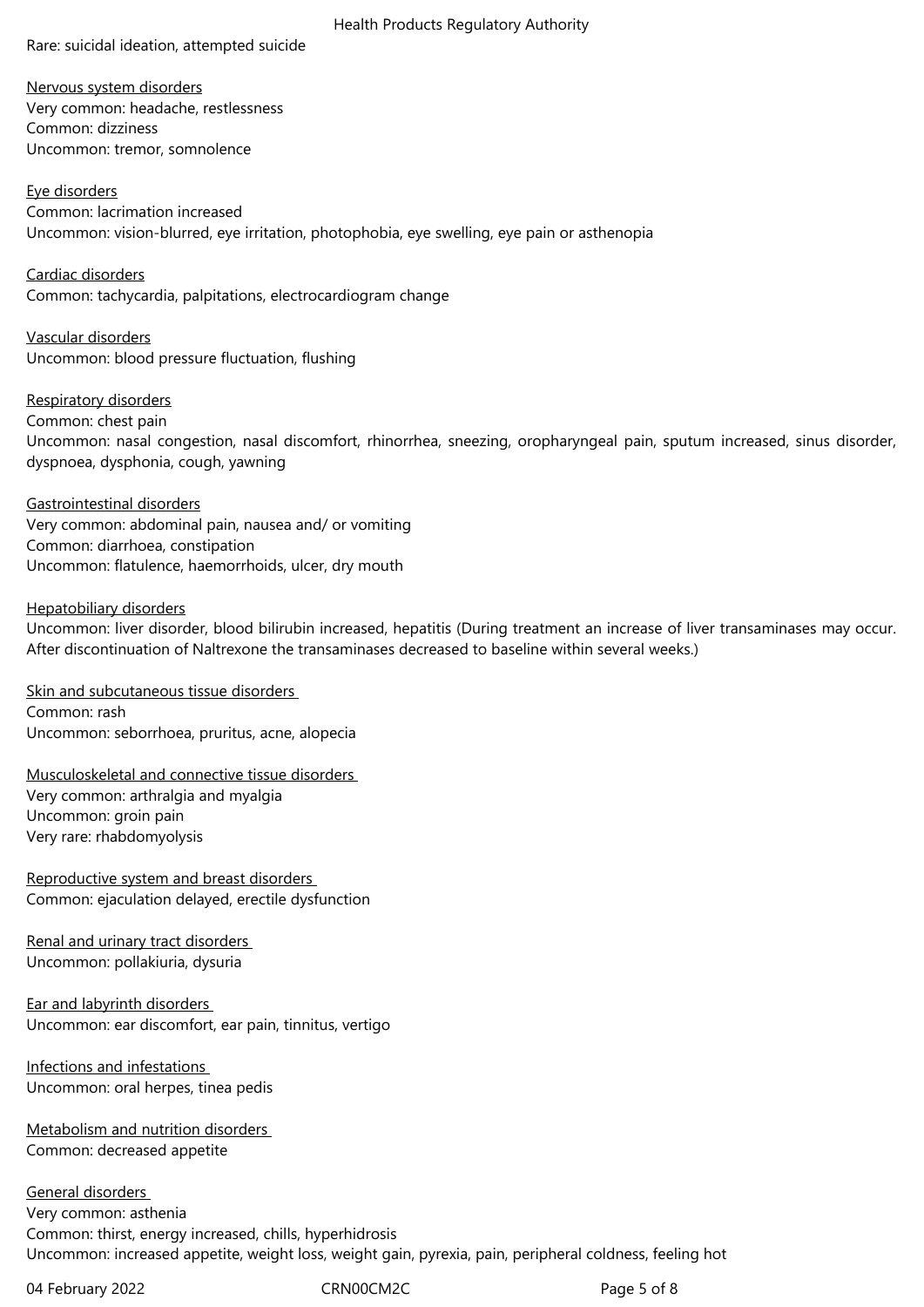## Reporting of suspected adverse reactions

Reporting suspected adverse reactions after authorisation of the medicinal product is important. It allows continued monitoring of the benefit/risk balance of the medicinal product. Healthcare professionals are asked to report any suspected adverse reactions via HPRA Pharmacovigilance. Website: www.hpra.ie

#### **4.9 Overdose**

Symptoms

There is limited clinical experience with naltrexone overdose in patients. There was no evidence of toxicity in volunteers receiving 800 mg/day for seven days.

Treatment

In case of overdose, patients should be monitored and treated symptomatically in a closely supervised environment.

#### **5 PHARMACOLOGICAL PROPERTIES**

#### **5.1 Pharmacodynamic properties**

Pharmacotherapeutic group: Drugs used in alcohol dependence ATC code: N07BB04

Naltrexone is a specific opioid antagonist with only minimal agonistic activity. It acts by stereospecific competition with receptors which are mainly located in the central and peripheral nervous system. Naltrexone competitively binds to these receptors and blocks the access for exogenously administered opioids.

Naltrexone treatment does not lead to physical or mental dependence. No tolerance for the opioid antagonising effect is seen.

Naltrexone 50 mg film-coated tablet reduces the risk of relapse and supports abstinence from opioids.

Naltrexone 50 mg film-coated tablet is a non-aversive therapy and does not cause reactions after opioid intake. Therefore it does not cause a disulfiram-type reaction.

#### **5.2 Pharmacokinetic properties**

Naltrexone is rapidly and almost completely absorbed from the gastrointestinal tract after oral administration. It undergoes a liver first-pass effect and peak plasma concentration is reached within approximately one hour. Naltrexone is hydroxylated in the liver basically to the main active metabolite 6-beta-naltrexol and, to a lesser extent, to 2-hydroxy-3-methoxy-6-beta-naltrexol.

The plasma-half-life of naltrexone is approximately 4 hours, the average blood level is 8.55 ng/ml, and plasmaprotein-binding is 21%. The plasma-half-life of 6-beta-naltrexol is 13 hours.

The medicinal product is excreted primarily renal. About 60% of the peroral dose is excreted within 48 hours as glucuronidised 6-beta-naltrexol and naltrexone*.*

#### **5.3 Preclinical safety data**

Preclinical data reveal no special hazard for humans based on conventional studies of safety, pharmacology, repeated dose toxicity, genotoxicity, carcinogenic potential, toxicity to reproduction. However, there is some evidence on hepatotoxicity with increasing dose, since reversible increases of liver enzymes have been found in humans with therapeutic and higher doses (see section 4.4 and 4.8).

04 February 2022 CRN00CM2C CRNOCM2C Page 6 of 8 Naltrexone (100 mg/kg, approximately 140 times the human therapeutic dose) caused a significant increase in pseudo-pregnancy in the rat. A decrease in the pregnancy rate of mated female rats also occurred. The relevance of these observations to human fertility is not known.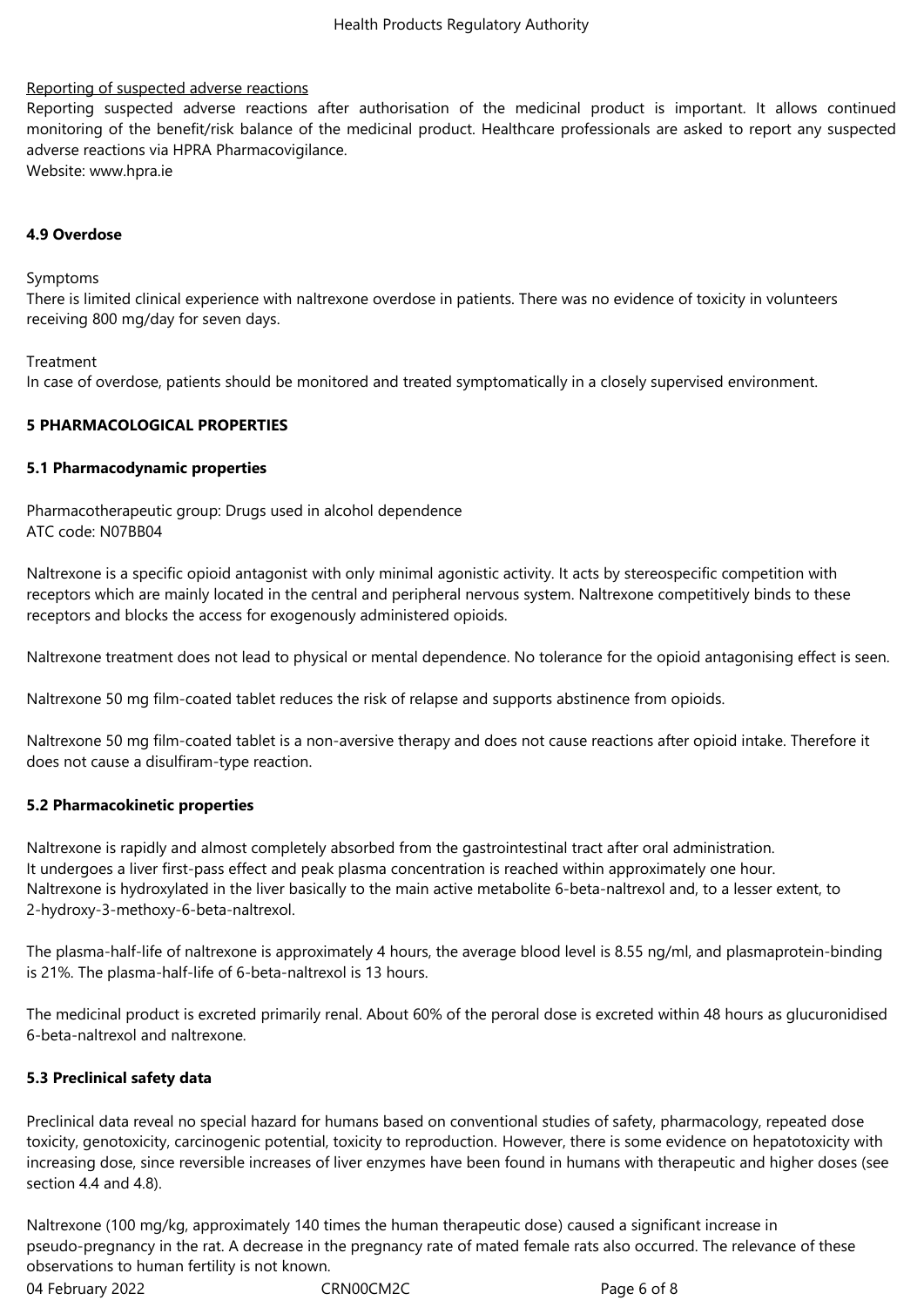Naltrexone has been shown to have an embryocidal effect in the rat and rabbit when given in doses approximately 140 times the human therapeutic dose. This effect was demonstrated in rats dosed with 100 mg/kg of naltrexone prior to and throughout gestation, and rabbits treated with 60 mg/kg of naltrexone during the period of organogenesis.

# **6 PHARMACEUTICAL PARTICULARS**

## **6.1 List of excipients**

Tablet core Lactose monohydrate Powdered cellulose Microcrystalline cellulose Silica, colloidal anhydrous Crosprovidone Magnesium stearate

Film-coat: Opadry 31 F 27245 Beige

Lactose monohydrate Hypromellose Titanium dioxide (E171) Macrogol 4000 Black ferric oxide (E172) Red ferric oxide (E172) Yellow ferric oxide (E172)

## **6.2 Incompatibilities**

Not applicable.

# **6.3 Shelf life**

3 years

#### **6.4 Special precautions for storage**

Do not store above 25°C Store in the original package in order to protect from moisture.

#### **6.5 Nature and contents of container**

Pack size: 7, 14, 28, 30 and 56 tablets in PCV/PVDC Aluminium blister. Not all pack sizes may be marketed.

# **6.6 Special precautions for disposal of a used medicinal product or waste materials derived from such medicinal product and other handling of the product**

No special requirements.

# **7 MARKETING AUTHORISATION HOLDER**

AOP Orphan Pharmaceuticals Gmbh, Leopold-Ungar-Platz 2, A-1190 Vienna, Austria

#### **8 MARKETING AUTHORISATION NUMBER**

PA0934/003/001

# **9 DATE OF FIRST AUTHORISATION/RENEWAL OF THE AUTHORISATION**

04 February 2022 CRN00CM2C Page 7 of 8